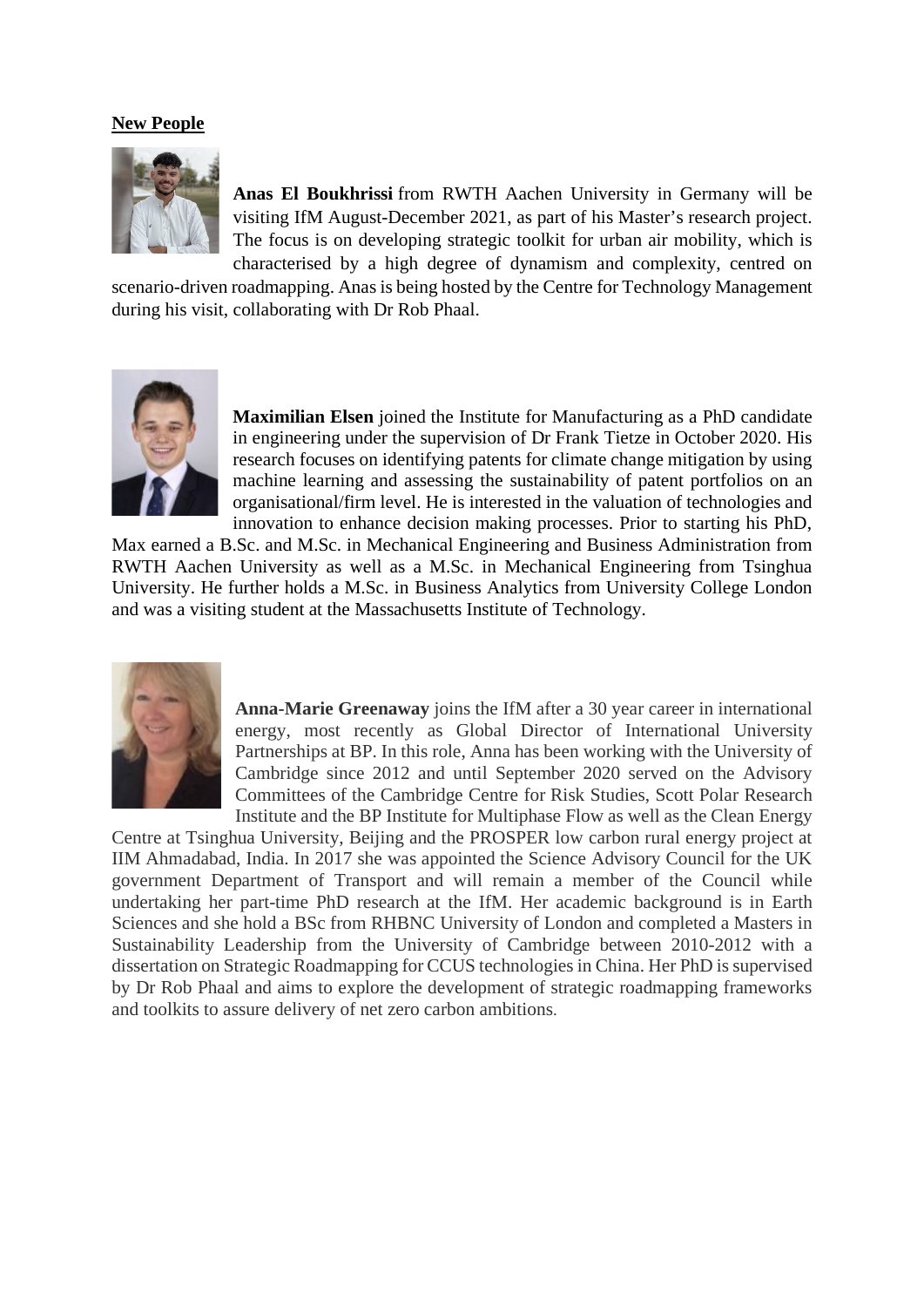

**Jan Helmich** is a PhD Student under the supervision of Dr. Thomas Bohné. As part of the Cyber-Human Lab he investigates how technological opportunities will shape the future of work and human-machine collaboration. He is also involved with the Cambridge University Boat Club and the German Paralympic Rowing team, hoping for the participation at the 2021 Paralympic Games in

Tokyo. Before starting his PhD, Jan obtained an MPhil in Industrial Systems, Manufacture and Management as well as a BA (Hons.) in Computer Science from the University of Cambridge. During that time, he has focussed heavily on Computer Vision, Augmented Reality and Human-Computer Interaction (HCI).



**Pete Jha** is a technology leader with over two decades of experience in software and systems development in High Performance Computing, Analytics, Department of Defense, and Aerospace markets. He has participated and led several industry-wide standards initiatives notably VPX/OpenVPX, PCIExpress, OMS/UCI, etc. Pete's research interests are in Strategy and Innovation, Decision Making, and Technology Management.

Pete holds a B.S. in Mechanical Engineering from Manhattan College, a M.S. in Electrical and Computer Engineering from University of California - San Diego, and an MBA from the University of Oxford. He has authored and co-authored papers in international journals, conferences and magazines. Pete is doing a PhD under the supervision of Dr Letizia Mortara.



**Prof Jung-hoon (John) Lee** joined the IFM as a visiting academic fellow in the Centre for Technology Management in Nov. 2020. He is also Professor of Technology & Innovation management at the Graduate School of Information, Yonsei University, Seoul, Korea. Prof. Lee is recognized as one of the leading smart city experts and has involved in leading smart city

projects based on technology management approach. Prof. Lee has published more than 100 journals and conference papers and his research papers on smart cities were ranked with the most cited articles in Technological Forecasting & Social Change. Professor Lee is also serving as a chairman of the Smart City Committee for the Seoul Metropolitan Government and an advisory member of National Smart City Committee and Open Data Strategy Council for the Korean government. Prof. Lee also contributes to several consulting and advisory services including ARUP, CISCO, GSMA, SK Telecom, KT, LG U+, LG CNS and HYUNDAI Motors and worked with UN ESCAP and OECD as an external expert and also trained executive-level civil servants around the globe including G20 and developing countries. He received a B.Eng./MSc. from the University of Manchester and MSc from the London School of Economics and Ph.D. from the Institute for Manufacturing, University of Cambridge. Prior to joining the GSI faculty at Yonsei University, he worked for LG CNS as a senior business/IT consultant.

Home page:<http://isi-en.yonsei.ac.kr/> LinkedIn: https://kr.linkedin.com/in/lee-jung-hoon-b486a4109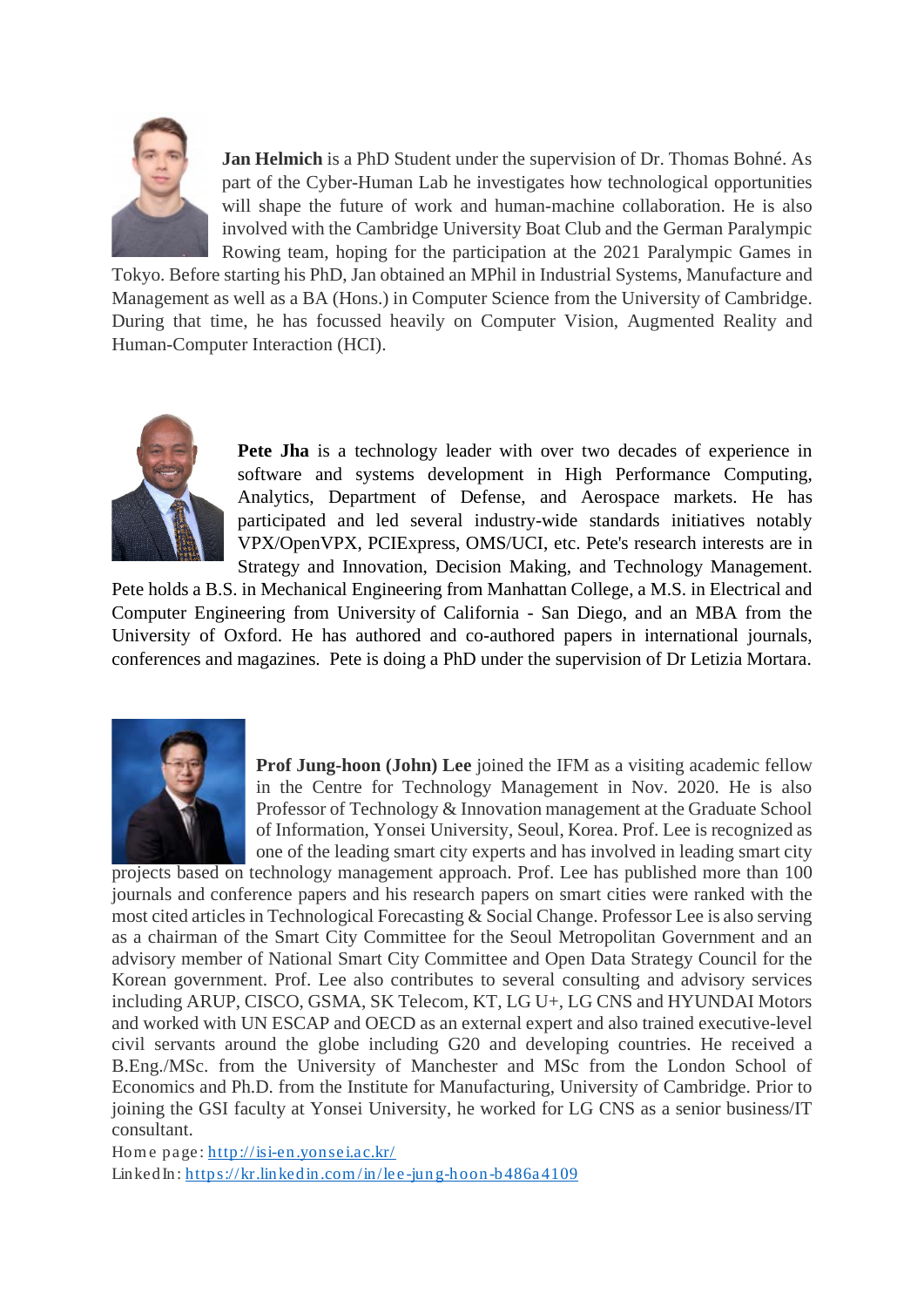

**Leon Pietschmann** is a Doctoral Student under the supervision of Dr Thomas Bohné. As part of the Cyber-Human Lab his research focuses on Mixed Reality technology. Prior to that Leon worked as a Management Consultant at the Boston Consulting Group (BCG), specialising in topics related to innovation management, as well as tech-related aspects such as industry 4.0, operational

efficiency, lean manufacturing, and data science. Leon holds an MPhil in Industrial Systems, Manufacture and Management (ISMM) from the University of Cambridge as well as a B.Sc. in Industrial Engineering and Management from the Karlsruhe Institute of Technology (KIT).



**Carl-Magnus Von Behr** is a first year PhD student under the supervision of Prof Tim Minshall. His research investigates the role of knowledge sharing among NHS hospital estates and facilities management departments for the resilient and sustainable delivery of care in the face of change. Prior to starting his PhD, Carl obtained an MPhil in Industrial Systems, Manufacture and Management at the IfM. In his dissertation, he worked closely with Prof Tim Minshall on challenges and lessons learned in disaster response manufacturing

consortia with a case study on the UK Ventilator Challenge. In addition, he worked as a Voluntary Process Engineer in the Cambridge University Hospitals NHS Foundation Trust evaluating the medical oxygen supply systems in Addenbrooke's Hospital during the first wave of COVID-19 pandemic. He holds a B.Sc. in Industrial Engineering and Management from TU Berlin University, Germany.



**Bang Ming Yong** has a background in electronics engineering from Malaysia. During his time as a student researcher at CTM, he investigated the growth of technology-based social enterprises at Cambridge and was previously involved in kickstarting research interest in virtual reality for manufacturing applications. His current research interests are in the

application of digital technologies to create positive societal impact. He is currently doing a project in collaboration with Lions REACh, a pioneering centre for autism in Malaysia.